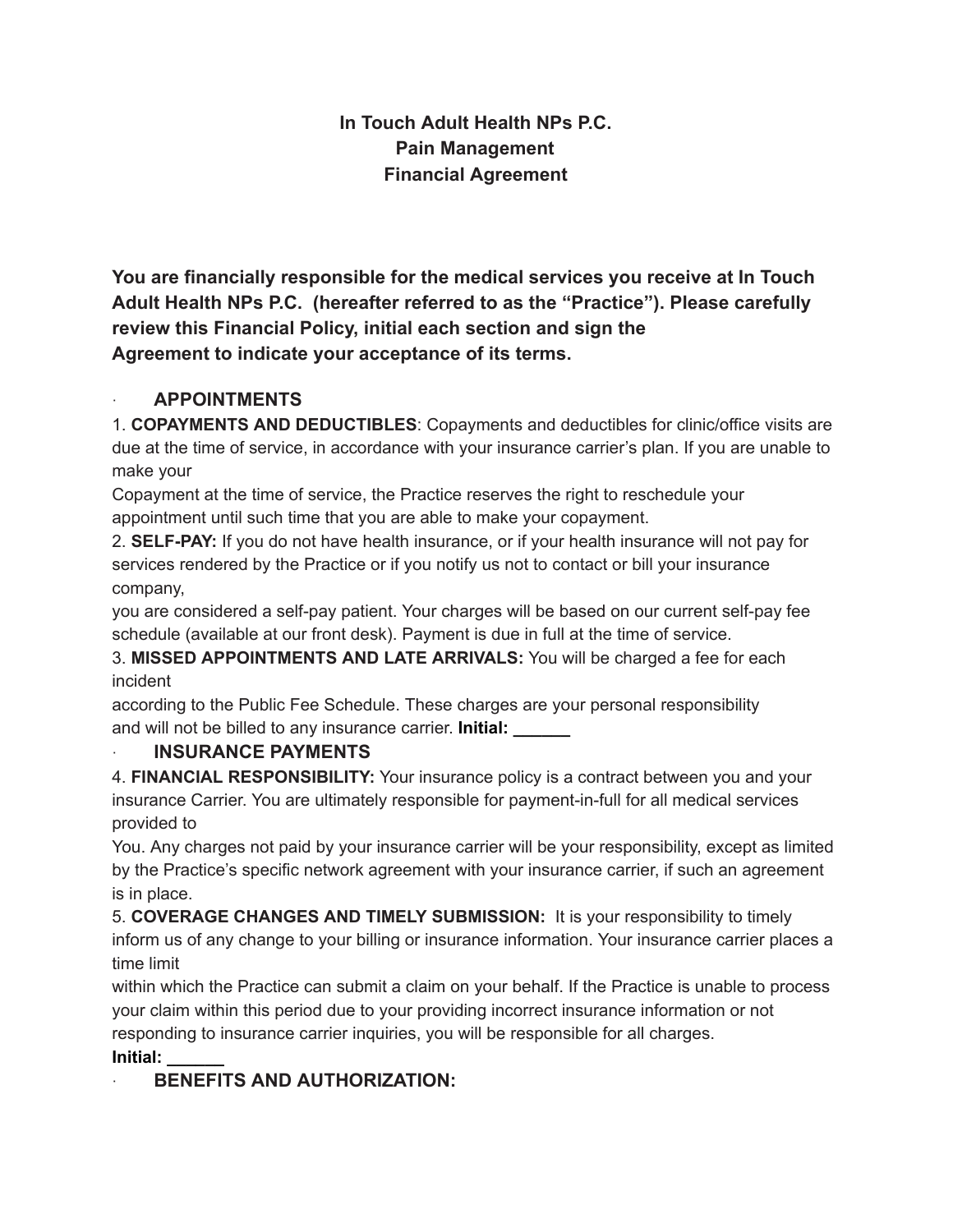6. **INSURANCE PLAN PARTICIPATION:** The Practice has specific network agreements with many

insurance carriers, but not all insurance carriers. It is your responsibility to contact your insurance carrier to verify that your assigned provider participates in your plan. Your insurance carrier's plan may have out-of-network charges that have higher deductibles and copayments, which you will be responsible for.

7. **REFERRALS:** Referral and prior authorization requirements vary among insurance carriers and

plans. If your insurance carrier requires a referral for you to be seen by the Practice, it is your responsibility to obtain this referral prior to your appointment. Although, your referring health care provider, and the Practice, are expressly permitted to disclose your Protected Health Information (PHI) for your treatment, under HIPAA, you have the right to request restrictions on the disclosure of your PHI. Under HIPAA, the Practice is not required to agree with you. As a matter of course, the practice will inform your referring physician of your patient care plan and progress either by using any secure electronic transmission machine or by an employee of the Practice.

8. **PRIOR AUTHORIZATION AND NON-COVERED SERVICES:** The Practice may provide services that your insurance carrier's plan excludes or require prior authorization. The Practice, as a courtesy to our patients, will make a good-faith effort to determine if services we provide are covered by your insurance carrier's plan, and, if so, determine if prior authorization for treatment is

required. If determined that a prior authorization is required, we will attempt to obtain such authorization on your behalf. Ultimately, it is your responsibility to ensure that services provided to you are covered benefits and authorized by your insurance carrier.

9. **OUT-OF-NETWORK PAYMENTS AND DIRECT INSURER PAYMENTS:** You are personally responsible for all charges. If we are not part of your insurance carrier's network (out-of-network) or your insurance carrier pays you directly, you are obligated to forward the

payment or payment

proceeds to the Practice immediately. **Initial: \_\_\_\_\_\_**

## **ACCOUNT BALANCE PAYMENTS:**

10. **REASSIGNMENT OF BALANCES:** If your insurance carrier does not pay for services within a

reasonable time, we may transfer the balance to your sole responsibility. Please follow up with your insurance carrier to resolve non-payment issues. **Balances are due within 30 days of**

**receiving an initial statement. Any unpaid balance will result in a FEE of \$5.00 applied to your account for nonpayment and further processing fees. Initial: \_\_\_\_\_\_**

11. **COLLECTION OF UNPAID ACCOUNTS:** If you have an outstanding balance over 120 days old and have failed to make payment arrangements (or become delinquent on an existing payment

plan), we may turn your balance over to a collection agency and/or an attorney for collection. This may result in reporting it to the credit bureau and additional legal action. **The**

**Practice reserves the right to refuse treatment to patients with outstanding balances over**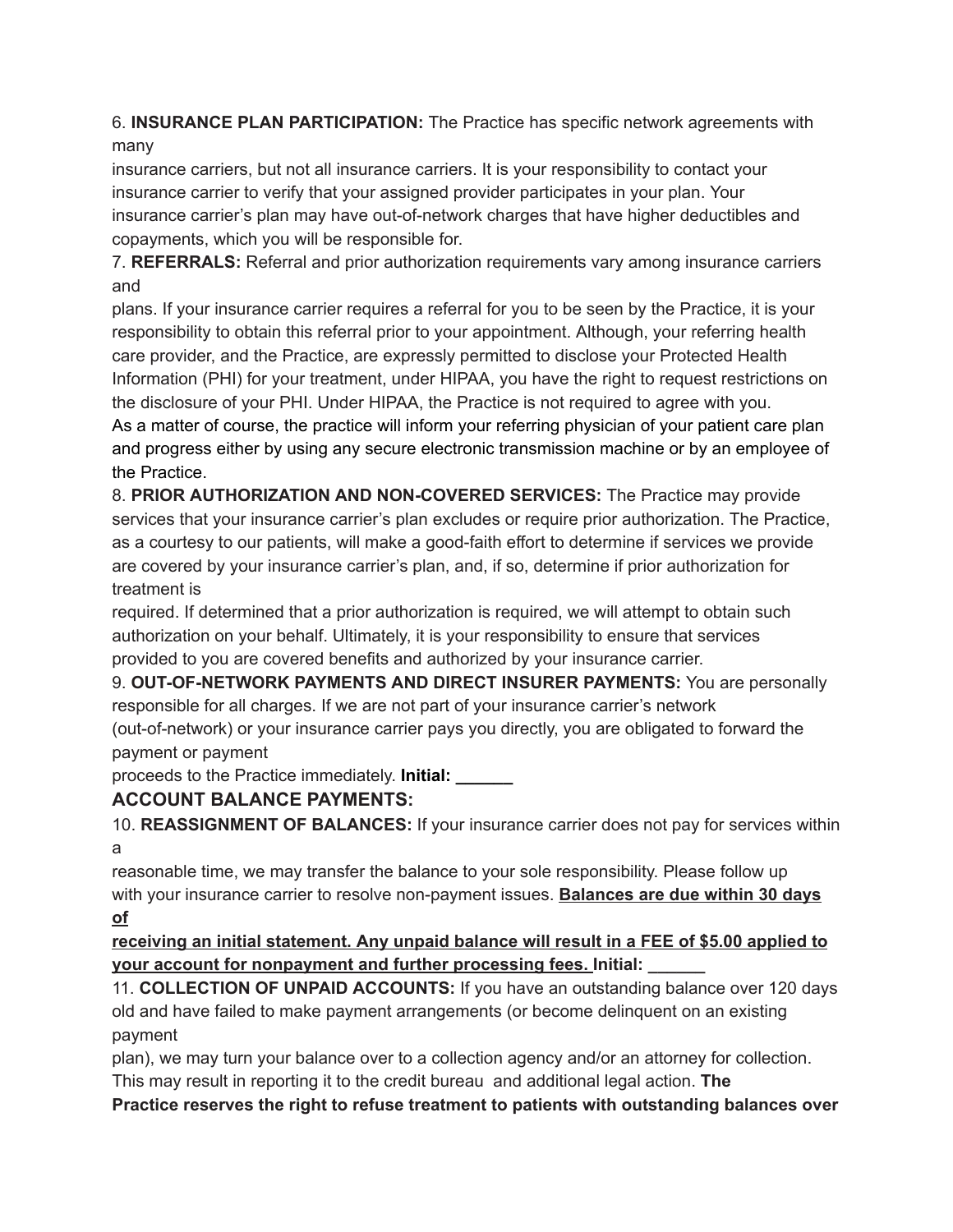**120 days old.** You agree, in order for us to service our account or to collect any amounts you may owe, we may contact you at any telephone number associated with your account, including cellular numbers, which could result in charges to you. We may also contact you by text message

or e-mail, using any e-mail address you provide. Methods of contact may include using prerecorded/

artificial voice messages and/or use of an automatic dialing device.

## 12. **WE DO NOT ACCEPT CHECKS**

13. **REFUNDS:** Refunds for overpayment are processed only after full insurance reimbursement of

all medical services have been received. Please submit a written refund request and allow 6 weeks for your request to be processed. Send requests to: In Touch Adult Health NPs P.C.

ATTN: Billing Department 1408 Sweet Home Road Suite 12 Amherst New York, 14228.

14. **STATEMENTS:** Charges shown by statement are agreed to be correct and reasonable unless

protested in writing within 30 days of the receipt. **Initial: \_\_\_\_\_\_**

## **ADDITIONAL FEES:**

15. **MEDICATION RE-FILLS REQUESTS:** All medication refill requests are to be approved by your provider.

16. **MEDICAL RECORDS REQUEST:** The Privacy Rule allows you to receive a copy of your personal

medical records, billing records and allows the Practice to require individuals to complete and sign an Authorization for Disclosure and Release of Medical Records Form. However, if you are unable to come into the Practice's clinic, the Practice will make every accommodation to fulfill your request. A fee will be charged for medical records requests according to the Public Fee Schedule. There is no charge to transfer a copy of your medical records to a new Provider

17. **OTHER FORMS:** The Practice will respond (at the provider's discretion) to requests for the completion of certain medical forms (FMLA, Short Term Disability & Temporary Disability Parking

Permit) assuming the patient is in good standing and has been active with the. Other forms not listed may be considered for completion by the Practice. In these cases, the fee will be determined by the providers. **Initial: \_\_\_\_\_\_**

18. **ACKNOWLEDGEMENT OF NOTICE OF PRIVACY PRACTICE:** By initialing this section, I acknowledge that I have received and reviewed a copy of the Practice's Notice of Privacy Practice. **Initial: \_\_\_\_\_\_**

19. **PUBLIC FEE SCHEDULE:** By initialing this section, I acknowledge that I have received a copy of the Practice's Public Fee Schedule. **Initial: \_\_\_\_\_\_**

We are pleased to serve you and glad that you chose **In Touch Adult Health NPs P.C. Pain Management** as your provider. We will always strive to provide exceptional care for you.

Reasons that **In Touch Adult Health** may ask you to seek health care services elsewhere might include: